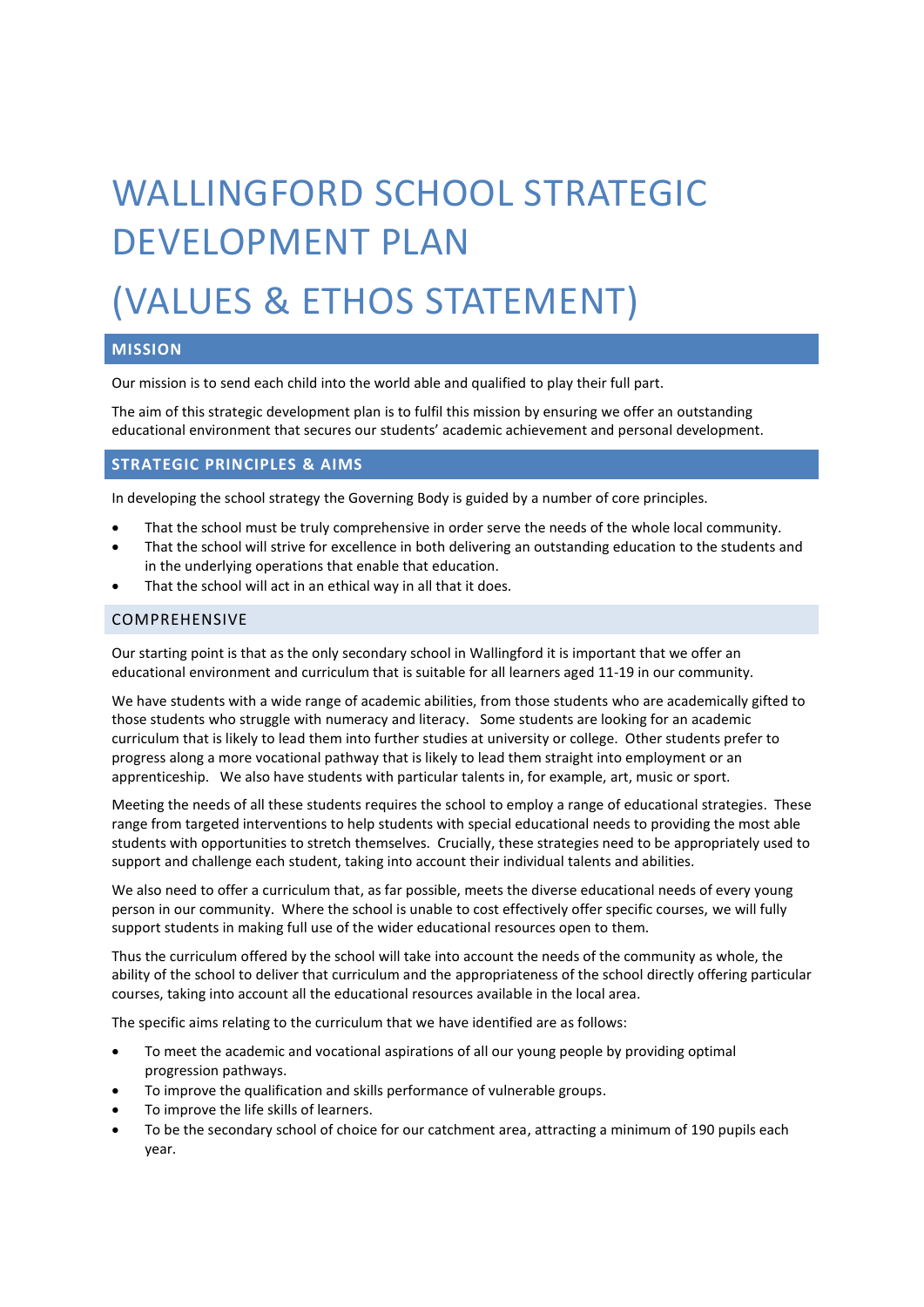### STRIVING FOR EDUCATIONAL EXCELLENCE

In striving for educational excellence, we not only mean consistently delivering an 'Outstanding' performance in line with the Ofsted framework for school inspection, we also mean working with learners, parents, teachers and the local community to establish our own ambitious definitions of excellence that push us all to continuously improve and help learners achieve their highest potential.

Key to delivering educational excellence is to consistently deliver effective lessons and a priority for the school is to increase the percentage of lessons rated as 'Good' or 'Outstanding' to a level beyond that required to be rated as an 'Outstanding' school. Internal and external assessment of the quality of lessons now shows that the school is operating at the level of an 'Outstanding' school.

Another key metric are the exam results achieved by the students. In recent years, the school has delivered excellent results, including the best headline GCSE results in Oxfordshire for a state school, providing clear evidence that the school is now delivering results that are in line with being an 'Outstanding' school.

The results achieved so far have been delivered using a range of educational strategies that have worked very well for the majority of the students, as evidenced by the strong performance at GCSE. However, the least able students lack the essential skills they need to access the full curriculum and this problem ultimately limits the results they can achieve. In order to deliver significantly better results we need to introduce strategies in Key Stage 3 that will provide those students with the key skills they require.

In determining how best to deliver a strong and effective education, one of our guiding principles is that there should be an equal consideration of interest. This means that we recognise that with a diverse range of needs and abilities there is no one-size-fits-all approach to education.

Where students have specific educational challenges, we will adopt targeted educational strategies that address those specific needs. This starts by working in partnership with the local primary schools to help ensure that all children have the essential skills necessary to access the full curriculum offered by the school and continues with a range of targeted interventions throughout the students' time with us.

Similarly, we will aim to stretch our most able young people through the delivery of activities that will help them fulfil their aspirations. Talented students will be offered opportunities to express themselves through the arts or to compete on the sports field while academically gifted students will be able to participate in activities designed to broaden and challenge them.

The specific aims relating to delivering excellence in education that we have identified are as follows.

- We aim to perform consistently at an 'Outstanding' level as defined by Ofsted.
- We aim to be in the top 10% nationally for 'Value Added' across all measures.
- We aim to deliver 50% of all lessons across the curriculum at an 'Outstanding' level. 90% of all lessons will be 'Outstanding' or 'Good'.
- We aim to increase the engagement of key stakeholders (including businesses) with the school. The Kirkland reporting process can underpin this aim.
- We will improve the way the school communicates with parents and guardians.
- We aim to attract, retain and develop the best teaching and associate staff.
- We aim to provide a culture and processes that support the wellbeing of our learners and staff and enable them to perform to their highest potential.
- We aim to provide a high performing Governing Body.